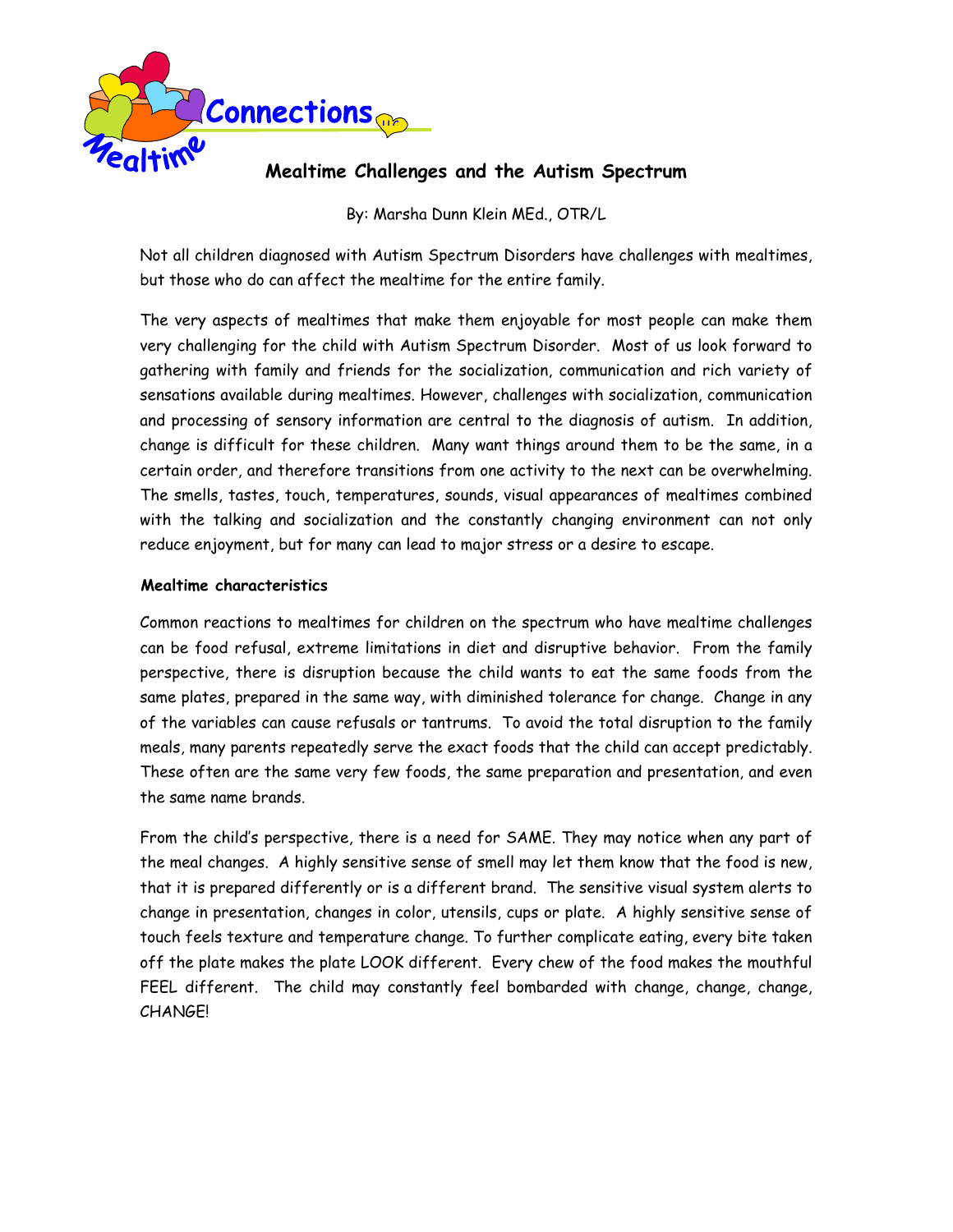### **Narrow spectrum of food choices**

For one child, the diet may be only baby food apricots, in the tall jar from Gerbers®. Another may eat any food as long as it is presented in a folded tortilla. Other children may eat any food as long as it is in a certain bowl and in a blended texture. Another child may eat waffles (a certain brand), pancakes (a certain brand), French fries and chicken nuggets (from a certain fast food chain) or milk (from a certain cup) . Some parents have affectionately referred to their child's diet as the "Parentheses Diet" because the parenthetical descriptors are such a requirement to the diet. This diet tends towards shades of browns or whites, and may look less visually stimulating. Notice there are often no colors or big visual variations. Color specific, brand specific and presentation specific diets can cause significant challenges as parents strive to find any balance to the diet. Fruits and vegetables are commonly missing or scarce in these diets. It is often hard to know whether it is the color intensity, smell or flavor variable that triggers the refusal. We can describe the neophobia (fear of trying anything new), the dietary restrictions and mealtime quirks as a **personal logic.** Each child may have his own logic that parents may not understand. A small change in the food that others may not even notice can be very important to the child on the spectrum.

### **Feel Well**

To complicate the whole process of eating for these children, there seems to be a higher incidence of gastrointestinal disorders for children on the autism spectrum. With communication challenges it may well be hard for parents to figure out the cause of the discomfort. Many families have seen mealtime improvement and changes in behavior and communication with special diets (such as gluten-free and casein-free diets) or special supplements. Each family will decide for themselves as they look at the "big picture" of their child's mealtime.

### **Is it sensory?**

Absolutely, but perhaps not in the traditional sense. Mealtimes are sensory, but for many children on the autism spectrum the issues go well beyond sensory. Change. **Change** is hard for many of these children. Sensory change can be upsetting. They find a food that feels safe, and THAT is the food they want. Period. It may well be a certain texture, but it is the whole package of color, texture and taste that is the preference in many situations. A child who likes baby food apricots (Stage 2 Gerber®!) might not prefer that food because of the texture. Baby food pears, applesauce, plums may all be rejected despite the similarity in texture because they are different color, smell or jar. The rejection of the new food may come because the new food is simply NOT THE FAMILIAR, SAFE baby food apricots. Many children on the spectrum are excellent "Sensory Detectives". They can be incredibly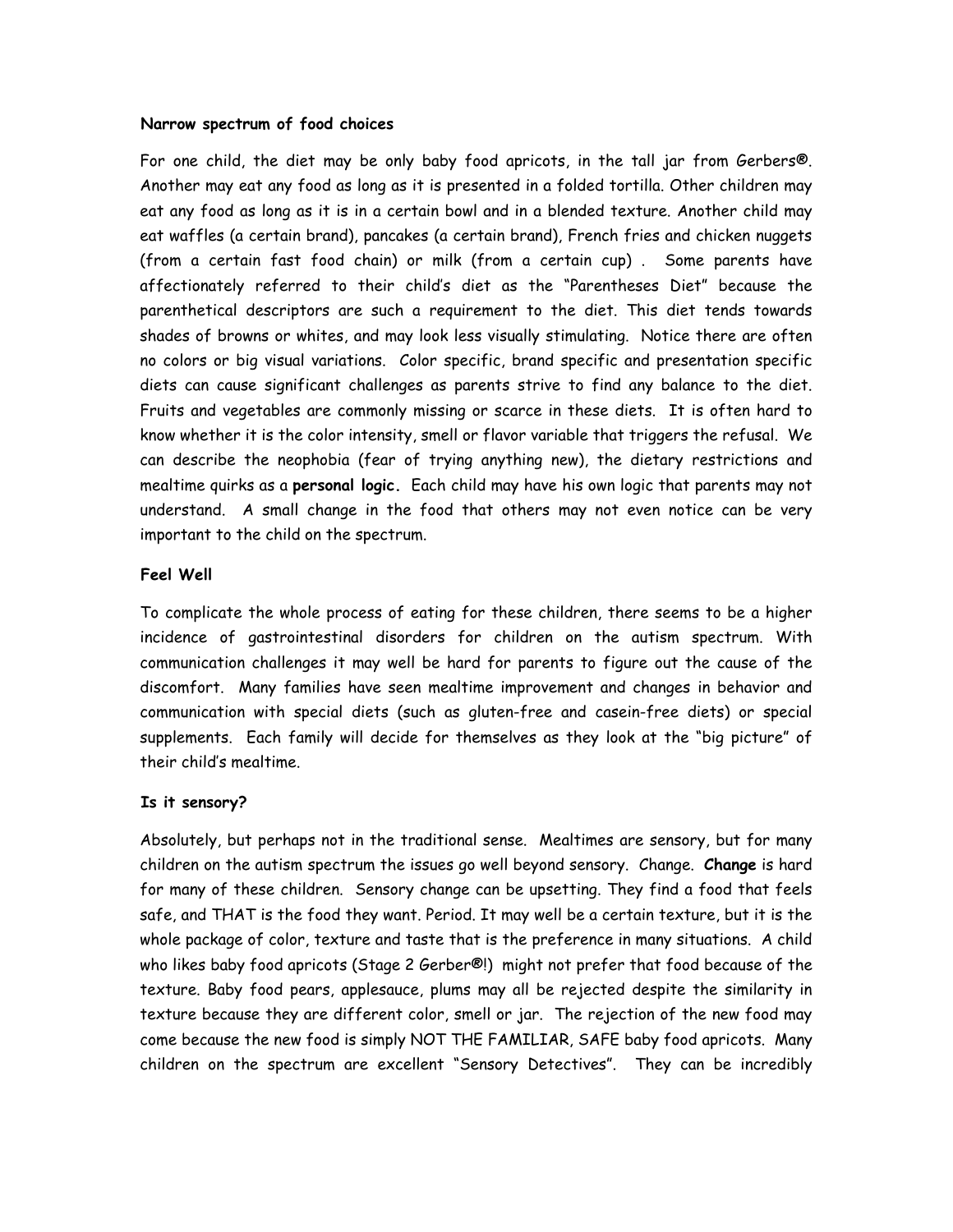capable of smelling a change in food (or food brand), seeing the slightest visual variation and feeling the most minute texture variation. They are not easily tricked!

Many families worry that the problem is strictly an oral motor problem. A child who eats only vanilla yogurt (Dannon brand®), cheese pizza (from Pizza Hut) and chicken nuggets (from MacDonalds) and soda has a variety of oral motor eating skills. The problem might not be a specific sensory problem (ie. texture), or a specific oral motor skill problem. The child may be saying, "I do not want anything NEW", rather than "I cannot chew that new food!" As we look at the complicated influences on the food choices these children adamantly make, it is probably an intricate combination of neophobia, sensory, oral motor experience and environment.

# **Keep options open**

We need to reoffer foods that have been rejected. Many times we offer a child a new food and it is rejected. We take it off the "List"of foods to offer because we are looking for mealtime peace. If we continue to take each food off the list that the child rejects, we narrow the options each day and end up with a diet offering only a very few foods. By offering again and again with multiple exposures to new foods we increase the chance of adding new food to the child's diet.

# **Multiple Food Exposure Opportunities**

Typically developing toddlers may need multiple exposures, perhaps 10-12, to a new food before it is familiar enough to try (Leann Birch). Children on the autism spectrum may need considerably more exposures than that. Consider how we help people who have phobias, or irrational fears. We help that person gradually become comfortable with the feared item by tiny distant exposures to it until they become comfortable. When these children are afraid of new foods, we can incorporate many exposures to the new food in everyday activities without requiring them to actually eat the food. Eventually they may become familiar enough with it to try it.

Here are ways to provide multiple food exposures:

\* Mealtime Jobs

Consider providing your child with age appropriate mealtime jobs where there can be active participation with foods and the whole mealtime routine. Planning menus, helping to grocery shop, preparing foods, setting the table, serving the foods and cleaning up are all mealtime jobs that give the child the chance to be near foods without the pressure to eat a whole plate of it. The experiences can start with safe non-food interactions such as picking out pictures of food in a magazine. There can be distant interactions where the child grocery shops and just puts food from the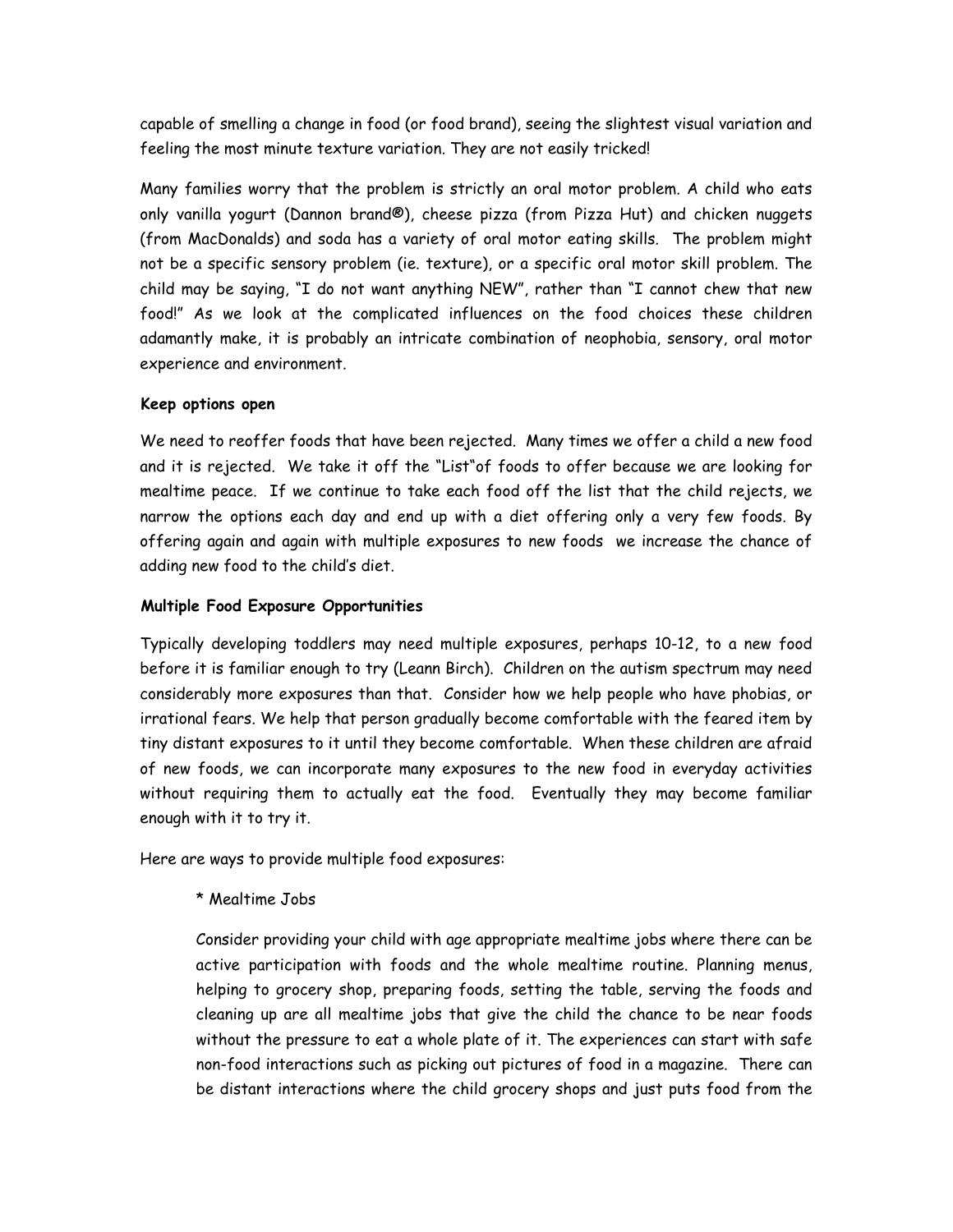grocery shelf into the cart. Non-eating interactions can include the preparation, serving and cleaning up. Direct food interactions can include handing it to others, smelling, licking and tasting. The hope is that with multiple exposures and interactions with the food it will gradually be familiar enough to "try." (See Multiple Food Exposure Opportunities Handout)

\* Food Play

Incorporate food into the play activities of the child. Food can be used in pretend play, the cargo for dump trucks or trains. Balls can be made out of grapefruit or cantaloupes. Onion rings can be stacked on a stacker. (See Food Play Handout)

\* Food Academics

Food can be used in teaching colors, shapes and sizes and in teaching math concepts. Cookie cutters can be used with a variety of types of foods to make a variety of different shapes out of bread, cheese, and even some vegetables. Green and purple grapes can be sorted. Foods can be counted in a cupcake tin, or counted as they are strung on coffee stirrers. Thinking creatively, there may well be a way to incorporate food into most academic learning tasks! (See Food Academics Handout)

\* Food Art

Food is an excellent medium for art projects. Children can finger paint or paint with brushes with wet foods such as yogurt or pudding. They can use colored crumbs to make a crumb picture on a coloring book page. Some fruits and vegetables can be used to make block print painting. Macaroni can be glued on a picture to make a design. (See Food Art Handout)

• Food Preparation

Children can assist in food preparation including set up, preparation and cleanup. Can the child help stir a drink, or put frozen fruit "ice cubes" into a drink? Could the child provide help in making that salad, or putting green beans into a pan? How about slicing cookies, or decorating a homemade pizza? Preparing foods helps the child get used to the smell, the touch, and maybe even the taste! (See Food Preparation Handout)

### **Re-Define "Try It"**

When we ask someone to "Try It" we often mean," here is a mouthful, and I hope you like it!" For the very sensitive or neophobic child, trying a whole mouthful may be far too scary. We may need to break down "try it" into a series of tiny, more achievable steps for children on the autism spectrum and their parents to experience small steps of identifiable success.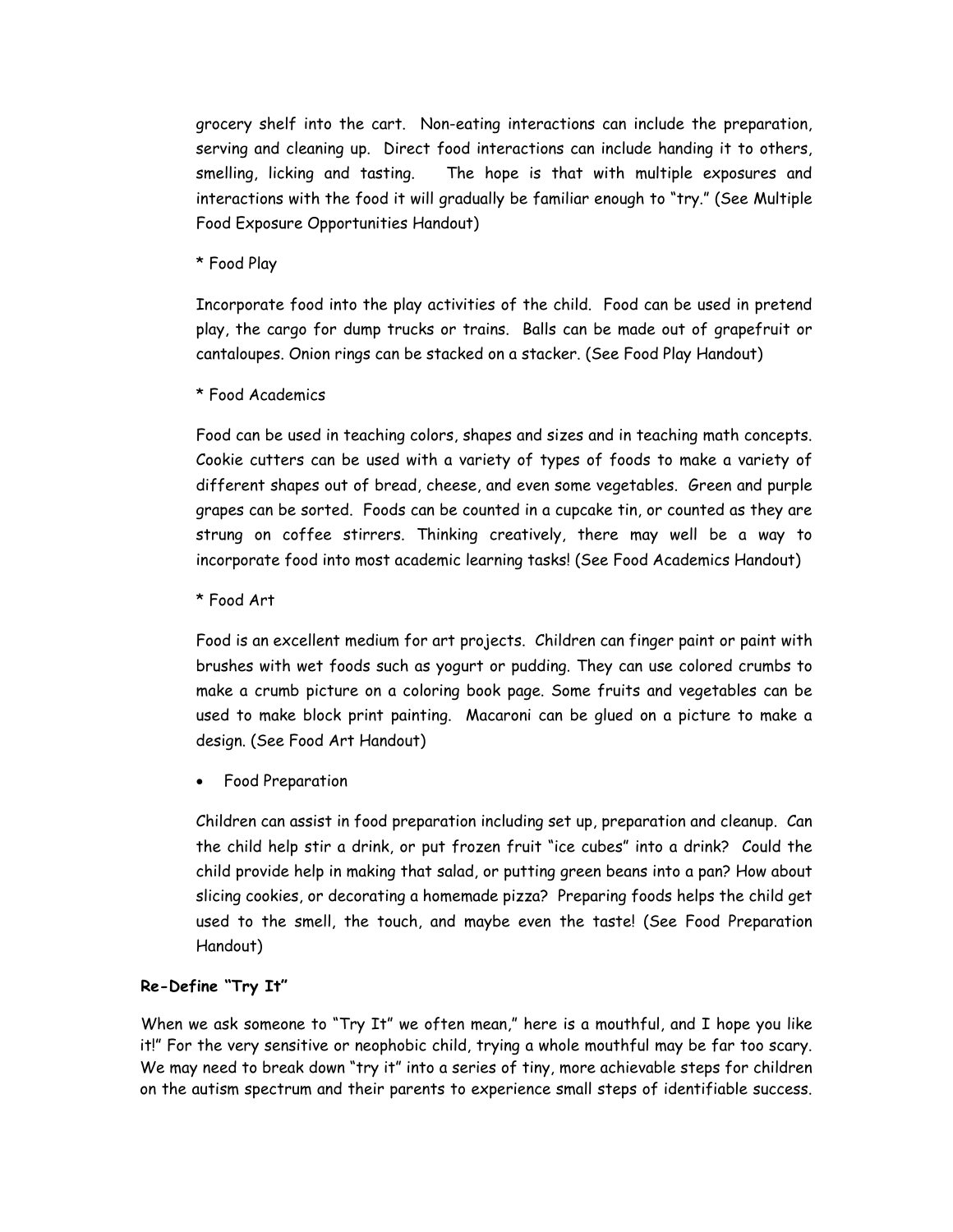For some children, success may be just being in the same room as a new food. For others, trying it may mean licking it but not tasting it. There is a whole continuum of little steps that can be broken down into even tinier steps so children can succeed WHEREVER their starting point of trust. Here are just some of the options for "trying it."

| ReDefine "Try It"                                    |
|------------------------------------------------------|
| New food in the same room                            |
| Food on the dining table                             |
| See someone else eating it                           |
| Food in a serving dish nearby                        |
| Smell the food                                       |
| Touch the food through a utensil                     |
| Touch the food through napkin, cupcake paper or      |
| plastic wrap                                         |
| Hand the food to others                              |
| Feed someone else (parents, sibling, family pet)     |
| Serve the food                                       |
| Have new food in a special bowl but not on the plate |
| Have the new food on the same plate as the meal,     |
| but use a divider plate                              |
| Remove the food from the plate or from touching      |
| the familiar food, appropriately                     |
| Use regular plate and allow new food to stay there   |
| Kiss food                                            |
| Lick food                                            |
| Put food in mouth and take it out, appropriately     |
| Put food in mouth and eat it                         |

### **Stretch from Familiar**

We try to help children build from their safe foods. We want to be sure that when we help a child try a new food, we start with many opportunities to be around it, and we consider redefining "try it." Additionally, we want to consider, "is it worth it?" Some families feel as though they have worked and worked to help their child like a snack food such as Cheetos® only to realize that food is not rounding out the diet well. Others have worked to help their child like a new cracker, only to realize it may be just another wheat product and perhaps they are not sure if wheat is digested well in their child. By asking "is it worth it?", parents can consider the big picture of their child's diet and mealtime experiences and determine if the choice makes sense.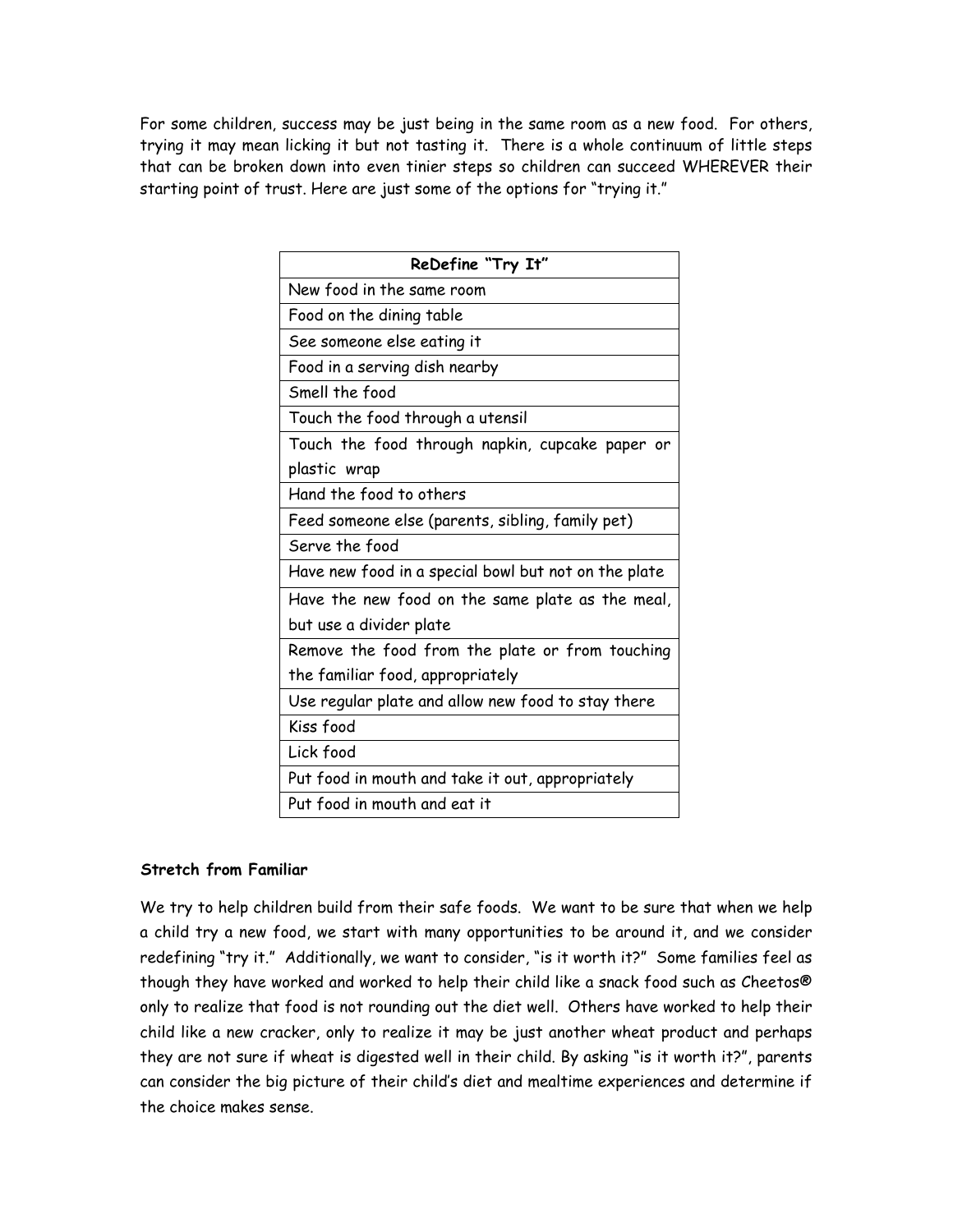When a child eats one main food, it can be challenging to try to change **that** food. Each decision to "try" foods for children with these challenges needs to be considered carefully. For some children, simply changing the cup the favorite milk is offered in can worry the child enough that the milk is refused altogether. This will be distressing for all. For other children, milk can more easily be the basis for introduction of a new flavor. We call the introduction of a change in the mealtime STRETCHING from the familiar. (See Stretch from Familiar Handout). It is a gradual method of helping the child handle a comfortable change in the mealtime, using aspects of the meal that are familiar. For example, Johnny likes apple juice. How could we help him S-T-R-E-T-C-H from there? Could he drink the familiar apple juice at a park instead of at the table, or from his favorite cup with a sticker added to the cup, or from a new cup altogether? Could he drink it from a lidded cup with a straw? (A lid is helpful as it reduces the smell as well as the visual changes that may occur and worry the child). Could we add an ice cube of a different juice so that he starts the drink with the familiar apple juice flavor and then the ice cube gradually melts to change the flavor in a less drastic way. (See Ice Cube Meltables Handout). Gradually more ice cubes could be added to increase the flavor concentration. As the child accepts and is familiar with the more concentrated flavor, perhaps yogurt ice cubes could be added, or a pureed fruit to stretch the initial apple juice into a smoothie. Could the stretch then move towards purees of the fruit, a vegetable/fruit drink (with avocado or carrot juice added) or towards popsicles?

Another child may start with waffles as a familiar food. Could we STRETCH from that familiar food by cutting the waffle in different shapes, or adding a small amount of a new ingredient to the mixture (like pureed applesauce or carrots), or using waffle strips as a dipper to dip in a new dip. (See Dips, Dippers and Dipping Cubes and Crumbs Handout). When we help children STRETCH from their familiar foods, we can offer tiny changes in environment, or bowls and utensils, or shape, color, texture, food group or taste. Some children can take months to become familiar with a change and others can move through changes more comfortably. Each child is different and their relationship with food has its own PRIVATE LOGIC.

### **Lifelong skills**

Our autistic children live in a world where people gather at mealtimes to eat. We would like to expand diets and increase the number of foods they find safe, but we also need to do that in an environment that is comfortable and in a way that teaches them the lifelong skills needed to be around foods. We can push a child to eat broccoli, but in the big picture of that child's life, we want to be teaching HOW to deal with situations where food is offered. -- how to say "no thank you" or eat a meal when an unfamiliar, worrisome food is offered. No, it is not okay to run from the table flapping hands or dump the plate full of food. But it is possible to help the child learn that they can appropriately remove that worrisome food